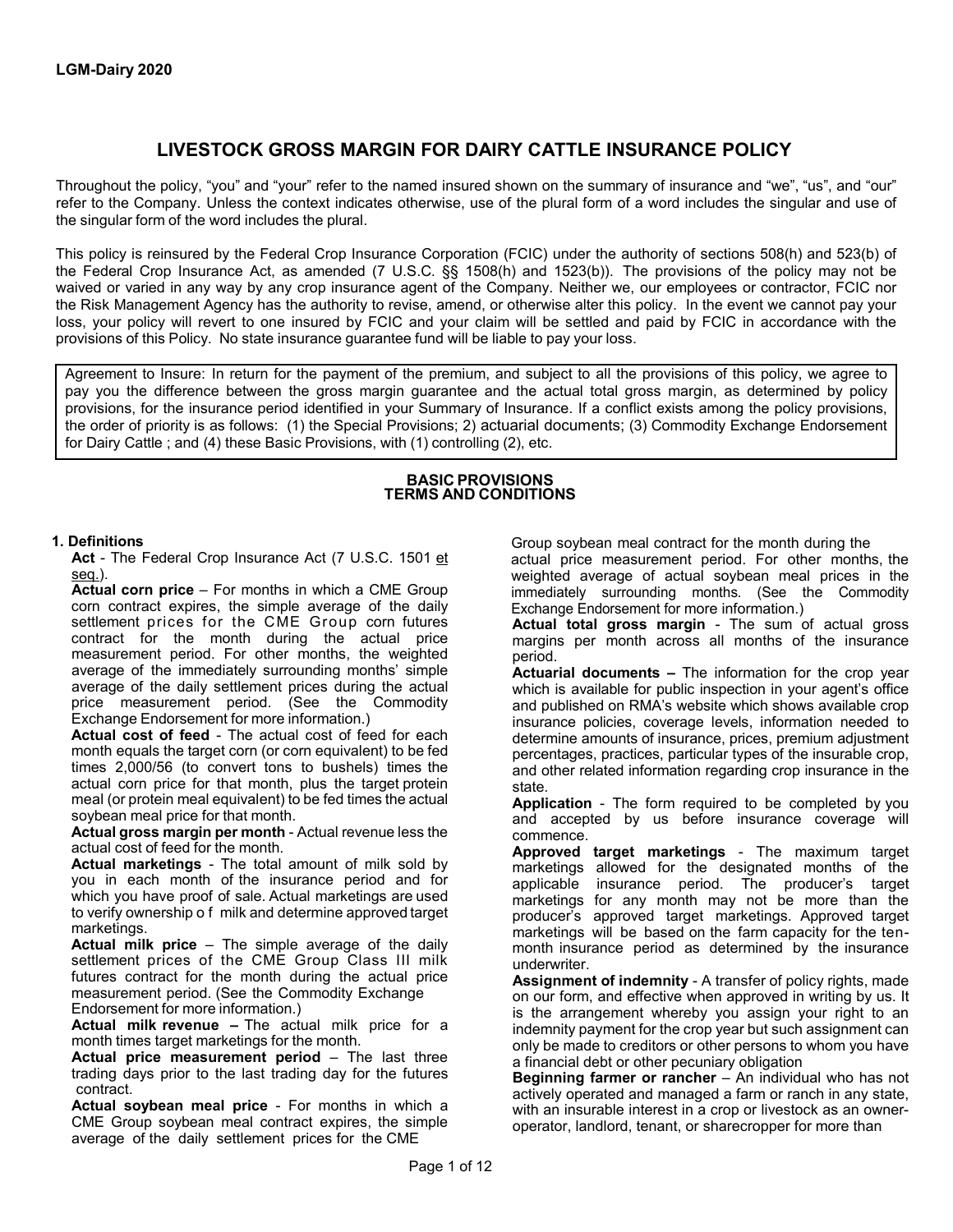five crop years, as determined in accordance with FCIC procedures. Any crop year's insurable interest may, at your election, be excluded if earned while under the age of 18, while in full-time military service of the United States, or while in post-secondary education, in accordance with FCIC procedures. A person other than an individual may be eligible for beginning farmer or rancher benefits if there is at least one individual substantial beneficial interest holder and all individual substantial beneficial interest holders qualify as a beginning farmer or rancher.

**CME Group -** The Chicago Mercantile Exchange Group.

**Company -** The insurance company reinsured by FCIC that is identified on, and issuing, your summary of insurance. **Commodity Exchange Endorsemen**t **for Dairy Cattle**- A

endorsement that contains the exchange prices that is used to set the expected and actual prices for LGM Dairy Cattle. **Consent** - Approval in writing by us allowing you to take a specific action.

**Contract change date -** The calendar date by which we make any policy changes available for inspection in the agent's office.

**Corn equivalent** - The amount of corn equivalent to the energy content of the dairy ration used by the producer. Suggested conversion rates for dairy feeds are given in the Commodity Exchange Endorsement.

**Coverage** - The insurance provided by this policy, against insured loss of gross margin as shown on your summary of insurance.

**Crop year** - The twelve-month period, beginning July 1 and ending the following June 30, which is designated by the calendar year in which it ends.

**Date coverage begins** -the calendar date the insurance provided by this policy begins.

**Days** - Calendar days.

**Deductible** - The portion of the expected total gross margin that you elect not to insure. Per hundredweight deductible amounts range from zero to \$2.00 per cwt in 10 cent increments. The deductible equals the selected per hundredweight deductible times the sum of target marketings across all months of the insurance period.

**Delinquent debt** - Has the same meaning as the term defined in 7 CFR part 400, subpart U.

**End of insurance period, date of** - The date the insurance provided by this policy ceases.

**Expected corn price –** For months in which a CME Group corn contract expires, the simple average of the settlement prices for the CME Group corn futures contract for the month during the expected price measurement period. For other months, the weighted average of the immediately surrounding months' simple average of the daily settlement prices during the expected price measurement period. (See the Commodity Exchange Endorsement for more information.)

**Expected cost of feed** - The expected cost of feed for each month equals the target corn (or corn equivalent) to be fed times 2000/56 (to convert tons to bushels) times the expected corn price for that month, plus the target protein meal (or protein meal equivalent) to be fed times the expected soybean meal price for that month.

**Expected gross margin per month** - Expected revenue less the expected cost of feed for the month.

**Expected milk price** – The simple average of the daily settlement prices of the CME Group Class III milk futures contract for the month during the expected price measurement period. (See the Commodity Exchange Endorsement for more information.)

**Expected milk revenue –** The expected milk price for a month times target marketings for the month.

**Expected price measurement period** – The three trading days prior to and including the last Friday of the month that is a business day on which sales takes place.

**Expected soybean meal price** – For months in which a CME Group soybean meal contract expires, the simple average of the daily settlement prices of the CME Group soybean meal futures contract for the month during the expected price measurement period. For other months, the weighted average of the immediately surrounding months' simple average of the daily settlement prices during the expected price measurement period. (See the Commodity Exchange Endorsement for more information.)

**Expected total gross margin** - The sum of expected gross margins per month across all months of the insurance period.

**FCIC** - The Federal Crop Insurance Corporation, a wholly owned government corporation and agency within USDA. **Gross margin guarantee** - The gross margin guarantee for an insurance period is the expected total gross margin for an insurance period minus the deductible.

**Insurance period** - The eleven-month period designated in the summary of insurance to which this policy is applicable. See the Commodity Exchange Endorsement for additional detail on insurance periods.

**Insured** - The person as shown on the summary of insurance as the insured. This term does not extend to any other person having a share or interest in the animals (for example, a partnership, landlord, or any other person) unless also specifically indicated on the summary of insurance as the insured.

**Livestock acceptance system -** A computer system that accepts livestock applications and endorsements.

**Marketing report** - A report submitted by you on our form showing for each month your actual marketings for that month of milk insured under this policy. The marketing report must be accompanied by copies of sales receipts that provide records of the actual marketings shown on the marketing report.

**Milk** – Milk produced from any species of domesticated mammal of the family *Bovidae* commonly grown for production of dairy products, also referred to as dairy cows.

**Notice of probable loss** - Our notice to you of a probable loss on your insured milk.

**Offset -** The act of deducting one amount from another amount.

**Person** - An individual, partnership, association, corporation, estate, trust, or other legal entity.

**Policy** - The agreement between you and us consisting of these provisions, the Special Provisions, the Commodity Exchange Endorsement, the Actuarial Documents, the summary of insurance, and the applicable regulations published in 7 CFR chapter IV.

**Premium** - The amount you owe us for this insurance coverage based on your target marketings in accordance with section 5.

**Premium billing date** - The earliest date upon which you will be billed for insurance coverage based on your target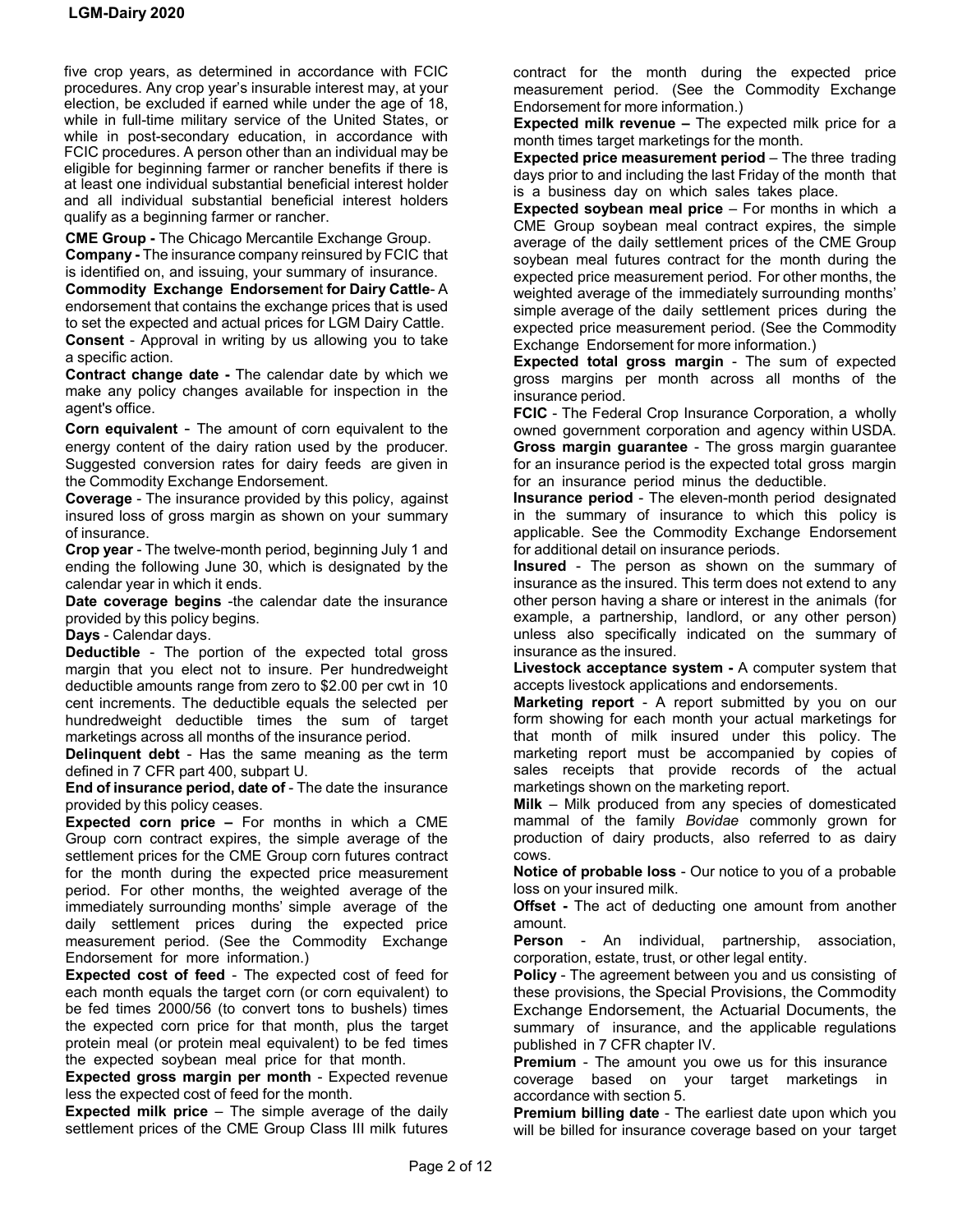marketing report. The premium billing date is the first business day of the month following the last month of the insurance period in which you have target marketings.

**Producer premium** - The total premium minus the premium subsidy paid by FCIC.

**RMA** - Risk Management Agency, an agency within USDA.

**RMA's website** - A website hosted by RMA and located at http://www.rma.usda.gov/ or a successor website.

**Sales closing date** - A date by which your completed application must be received by us. Also, the last date by which you may change your insurance coverage for an insurance period.

**Sales period** – The period that begins on the last business Friday of the month after validation of prices and rates and ends at 8:00 PM Central Time of the following day. **Share** - The lesser of your percentage interest in the insured milk as an owner at the time insurance attaches and at the time of sale. Persons who lease or hold some other interest in the milk other than as an owner are not considered to have a share in the milk.

**Soybean meal equivalent** - The amount of soybean meal equivalent to the protein content of the dairy ration used by the producer. Suggested conversion rates for dairy feeds are given in the Commodity Exchange Endorsement.

**Special Provisions** - The part of the policy that contains specific provisions of insurance for each insured crop.

**Substantial beneficial interest** - An interest held by a person of at least 10 percent in the applicant or insured. All spouses that reside in the household will be considered to have a substantial beneficial interest in the applicant or insured unless the spouse can prove that the milk owned is in a totally separate farming operation in accordance with FCIC procedures and the spouse derives no benefit from the dairy operation of the insured or applicant.

**Summary of insurance** - Our statement to you, based upon your application, specifying the insured, the milk, the target marketings, gross margin guarantee, and the premium for an insurance period.

**Target corn to be fed** – Your determination as to the number of tons of corn or corn equivalent that you will feed for each month.

**Target protein meal to be fed** - Your determination as to the number of tons of soybean meal or protein meal equivalent you will feed each month.

**Target marketings** - Your determination as to the number of hundredweight of milk you elect to insure in each month during the insurance period.

**Target marketings report** - A report submitted by you on our form showing for each month your target marketings for that month.

**Termination date** - The calendar date upon which your insurance ceases to be in effect because of nonpayment of any amount due us under the policy, including premium.

**USDA** - The United States Department of Agriculture.

**Veteran Farmer or Rancher** – An individual who has served in the [active military, naval, or air service](https://www.law.cornell.edu/definitions/uscode.php?width=840&height=800&iframe=true&def_id=38-USC-1994457193-746307971&term_occur=1&term_src=title:38:part:I:chapter:1:section:101) in the Armed Forces, and was discharged or released under conditions other than dishonorable in the Armed Forces,

and: has not operated a farm or ranch; has operated a farm or ranch for not more than five years; or is a veteran who has first obtained status as a veteran during the most recent five-year period. A person other than an individual may be eligible for veteran farmer or rancher benefits if there is at least one individual substantial beneficial interest holder and all substantial beneficial interest holders qualify as a veteran farmer or rancher, unless the substantial beneficial interest holder is a spouse. A spouse's veteran farmer or rancher status does not impact whether an individual is considered a veteran farmer or rancher.

**Void -** When the Policy is considered not to have existed for an insurance period as a result of concealment, fraud, or misrepresentation.

# **2. Life of Policy, Cancellation, and Termination**

- (a) Your agent does not have authority to bind coverage under this policy. Coverage for the milk described in the application will only become effective when we notify you in writing that your application has been accepted and approved by us, and we issue a written summary of insurance to you.
	- (1) For subsequent insurance periods, coverage will only be effective if issue a written summary of insurance to you.
	- (2) This policy will be available for sale only on business days when RMA livestock acceptance system is operational.
- (b) The application must be completed by you and received by us not later than the sales closing date of each insurance period for which insurance coverage is requested. See the LGM for Dairy Cattle Commodity Exchange Endorsement for additional detail on sales closing dates.
- (c) Insurance coverage will not be provided if you are ineligible under the contract or under any Federal statute or regulation or if you do not have a share in the livestock or livestock products to be insured.
- (d) This is a continuous policy and will remain in effect for each crop year following the acceptance of the original application until canceled by you in accordance with the terms of the policy or terminated by operation of the terms of the policy or by us. In accordance with section 2, FCIC may change the coverage provided from year to year.
- (e) With respect to your application for insurance:
	- (1) You must include your social security number (SSN) if you are an individual (if you are an individual applicant operating as a business, you may provide an employer identification number (EIN) but you must also provide your SSN); or
	- (2) You must include your EIN if you are a person other than an individual;
	- $(3)$  In addition to the requirements of section  $2(e)(1)$ or (2), you must include the following for all persons who have a substantial beneficial interest in you:
		- (i) The SSN for individuals; or
		- (ii) The EIN for persons other than individuals and the SSNs for all individuals that comprise the person with the EIN if such individuals also have a substantial beneficial interest in you;
	- (4) Your application will not be accepted and no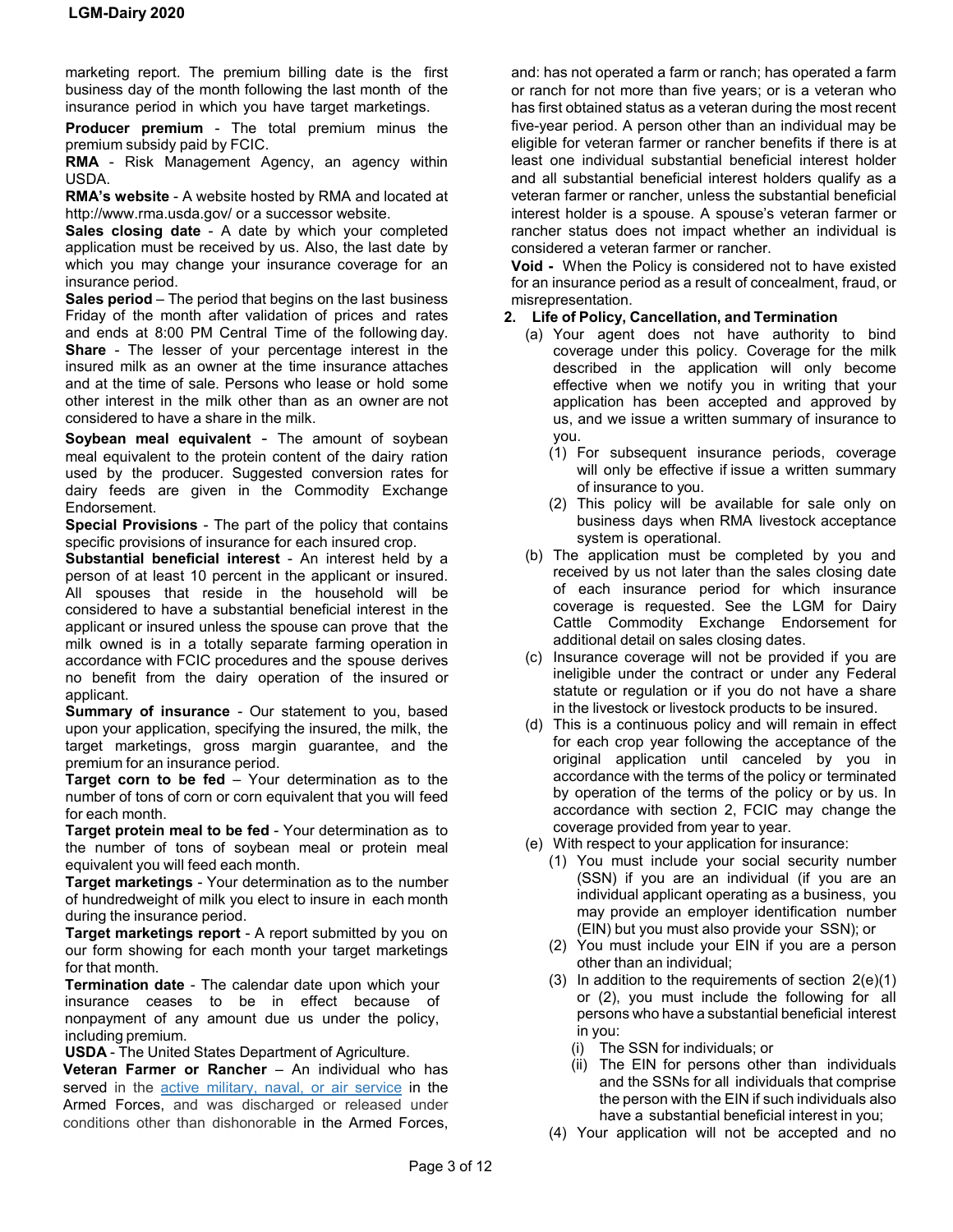insurance will be provided for the year of application if the application does not contain your SSN or EIN. If your application contains an incorrect SSN or EIN for you, your application will be considered not to have been accepted, no insurance will be provided for the year of application and for any subsequent crop years, as applicable, and such policies will be void if:

- (i) Such number is not corrected by you; or
- (ii) You correct the SSN or EIN but:
	- (A) You cannot prove that any error was inadvertent (Simply stating the error was inadvertent is not sufficient to prove the error was inadvertent); or
	- (B) It is determined that the incorrect number would have allowed you to obtain disproportionate benefits under the crop insurance program, you are determined to be ineligible for insurance or you could avoid an obligation or requirement under any State or Federal law;
- (5) With respect to persons with a substantial beneficial interest in you:
	- (i) The insurance coverage for all crops included on your application will be reduced proportionately by the percentage interest in you of persons with a substantial beneficial interest in you (presumed to be 50 percent for spouses of individuals) if the SSNs or EINs of such persons are included on your application, the SSNs or EINs are correct, and the persons with a substantial beneficial interest in you are ineligible for insurance;
	- (ii) Your policies for all commodities included on your application, and for all applicable crop years, will be void if the SSN or EIN of any person with a substantial beneficial interest in you is incorrect or is not included on your application and:
		- (A) Such number is not corrected or provided by you, as applicable;
		- (B) You cannot prove that any error or omission was inadvertent (Simply stating the error or omission was inadvertent is not sufficient to prove the error or omission was inadvertent); or
		- (C) Even after the correct SSN or EIN is provided by you, it is determined that the incorrect or omitted SSN or EIN would<br>have allowed you to obtain have allowed you to obtain disproportionate benefits under the crop insurance program, the person with a substantial beneficial interest in you is determined to be ineligible for insurance, or you or the person with a substantial beneficial interest in you could avoid an obligation or requirement under any State or Federal law; or
	- (iii) Except as provided in sections  $2(e)(6)(ii)(B)$ and (C), your policies will not be voided if you subsequently provide the correct SSN or EIN for persons with a substantial beneficial interest in you and the persons are eligible

for insurance;

- (6) When any of your policies are void under sections 2(e)(4) or (5):
	- (i) You must repay any indemnity payment that may have been paid for all applicable commodities and crop years;
	- (ii) Even though the policies are void, you will still be required to pay an amount equal to 20 percent of the premium that you would otherwise be required to pay; and
	- (iii) If you previously paid premium or administrative fees, any amount in excess of the amount required in section  $2(e)(6)(ii)$ will be returned to you;
- (7) Notwithstanding any of the provisions in this section, if you certify to an incorrect SSN or EIN, or receive an indemnity and the SSN or EIN was not correct, you may be subject to civil, criminal or administrative sanctions;
- (8) If any of the information regarding persons with a substantial beneficial interest in you changes after the sales closing date for the previous crop year, you must revise your application by the sales closing date for the current crop year to reflect the correct information. However, if such information changed less than 30 days before the sales closing date for the current crop year, you must revise your application by the sales closing date for the next crop year. If you fail to provide the required revisions, the provisions in section 2(e)(6) will apply; and
- (9) If you are, or a person with a substantial beneficial interest in you is, not eligible to obtain a SSN or EIN, whichever is required, you must request an assigned number for the purposes of this policy from us:
	- (i) A number will be provided only if you can demonstrate you are, or a person with a substantial beneficial interest in you is, eligible to receive Federal benefits;
	- (ii) If a number cannot be provided for you in accordance with section 2(e)(9)(i), your application will not be accepted; or
	- (iii) If a number cannot be provided for any person with a substantial beneficial interest in you in accordance with section  $2(e)(9)(i)$ , the amount of coverage for all crops on the application will be reduced proportionately by the percentage interest of such person in you.
- (f) After acceptance of the application, you may not cancel this policy for the initial crop year. Thereafter, the policy will continue in force for each succeeding crop year unless canceled or terminated as provided below.
- (g) Either you or we may cancel this policy after the initial crop year by providing written notice to the other on or before the cancellation date in accordance with section 2(l).
- (h) Any amount due to us for any policy authorized under the Act will be offset from any indemnity or prevented planting payment due you for this or any other crop insured with us under the authority of the Act.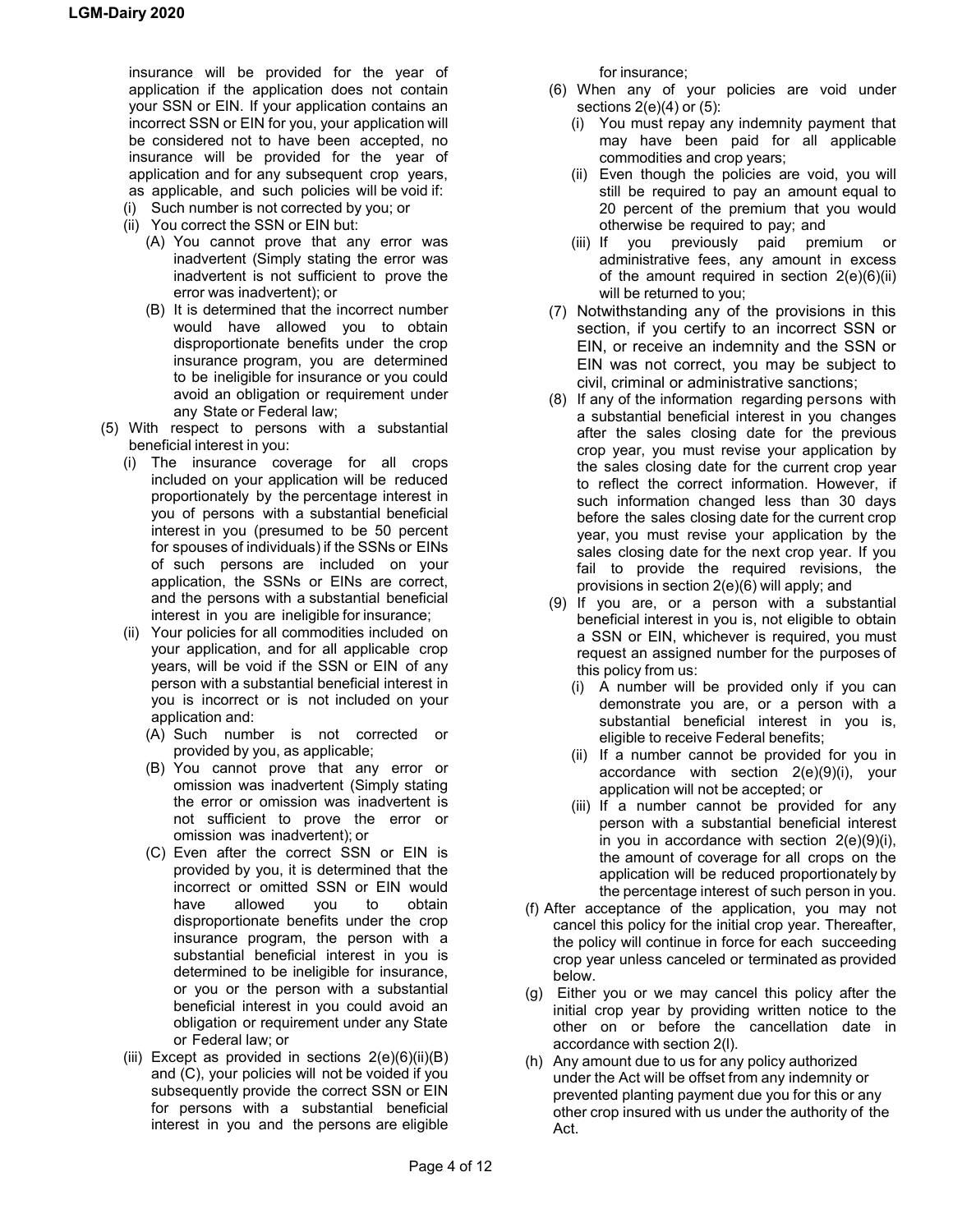- (1) Even if your claim has not yet been paid, you must still pay the premium on or before the termination date for you to remain eligible for insurance.
- (2) If we offset any amount due us from an indemnity or prevented planting payment owed to you, the date of payment for the purpose of determining whether you have a delinquent debt will be the date that you submit the claim for indemnity in accordance with section 14(e) (Your Duties).
- (i)A delinquent debt for any policy will make you ineligible to obtain crop insurance authorized under the Act for any subsequent crop year and result in termination of all policies in accordance with section 2(i)(2).
	- (1) With respect to ineligibility:
		- (i) Ineligibility for crop insurance will be effective on:
			- (A) The date that a policy was terminated in accordance with section 2(i)(2) for the commodity for which you failed to pay premium, an administrative fee, or any related interest owed, as applicable;
			- (B) The payment due date contained in any notification of indebtedness for any overpaid indemnity if you fail to pay the amount owed, including any related interest owed, as applicable, by such due date; or
			- (C) The termination date for the crop year prior to the crop year in which a scheduled payment is due under a written payment agreement if you fail to pay the amount owed by any payment date in any agreement to pay the debt.
		- (ii) If you are ineligible and a policy has been terminated in accordance with section 2(i)(2), you will not receive any indemnity payment and such ineligibility and termination of the policy may affect your eligibility for benefits under other USDA programs. Any indemnity, payment that may be owed for the policy before it has been terminated will remain owed to you, but may be offset in accordance with section 2(h), unless your policy was terminated in accordance with sections  $2(i)(2)(i)(A)$ , (B) or (D).
	- (2) With respect to termination:
		- (i) Termination will be effective on:
			- (A) For a policy with unpaid administrative fees or premiums, the termination date immediately subsequent to the billing date for the crop year (For policies for which the sales closing date is prior to the termination date, such policies will terminate for the current crop year even if insurance attached prior to the termination date. Such termination will be considered effective as of the sales closing date and no insurance will be considered to have attached for the crop year and no indemnity payment will be owed);
- (B) For a policy with other amounts due, the termination date immediately following the date you have a delinquent debt (For policies for which the sales closing date is prior to the termination date, such policies will terminate for the current crop year even if insurance attached prior to the termination date. Such termination will be considered effective as of the sales closing date and no insurance will be considered to have attached for the crop year and no indemnity payment will be owed),
- (C) For all other policies that are issued by us under the authority of the Act, the termination date that coincides with the termination date for the policy with the delinquent debt or, if there is no coincidental termination date, the termination date immediately following the date you become ineligible; or
- (D) For execution of a written payment agreement and failure to make any scheduled payment, the termination date for the crop year prior to the crop year in which you failed to make the scheduled payment (for this purpose only, the crop year will start the day after the termination date and end on the next termination date, e.g., if the termination date is November 30 and you fail to make a payment on November 15, 2018, your policy will terminate on November 30, 2017, for the 2018 crop year).201
- (ii) For all policies terminated under sections  $2(i)(2)(i)(A)$ ,  $(B)$ , or  $(D)$ , any indemnities paid subsequent to the termination date must be repaid.
- (iii) Once the policy is terminated, it cannot be reinstated for the current crop year unless:
	- (A) The termination was in error.<br>(B) The Administrator of
	- Administrator of the Risk Management Agency, at his or her sole discretion, determines that the following are met:
		- (1) In accordance with 7 CFR part 400, subpart U, and FCIC issued<br>procedures, you provide procedures, you provide documentation that your failure to pay your debt is due to an unforeseen or unavoidable event or an extraordinary weather event that created an impossible situation for you to make timely payment;
		- (2) You remit full payment of the delinquent debt owed to us or FCIC with your request submitted in accordance with section 2(i)(2)(iii)(B)(3); and
		- (3) You submit a written request for reinstatement of your policy to us no later than 60 days after the termination date or the missed payment date of a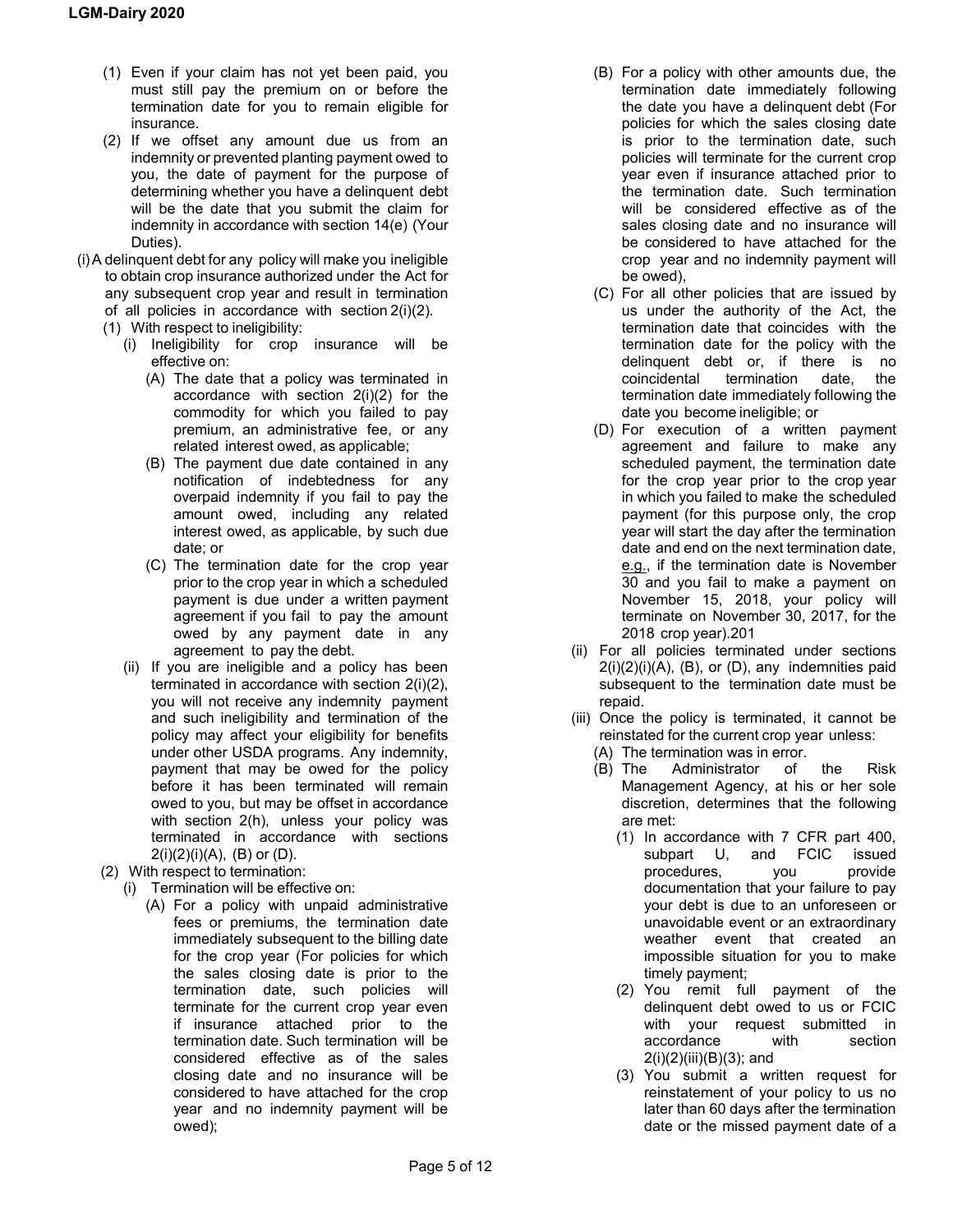previously executed written payment agreement, or in the case of overpaid indemnity or any amount that became due after the termination date the due date specified in the notice to you of the amount due, if applicable.

- (i) If authorization for reinstatement, as defined in 7 CFR part 400, subpart U, is granted, your policies will be reinstated effective at the beginning of the crop year for which you were determined ineligible, and you will be entitled to all applicable benefits under such policies, provided you meet all eligibility requirements and comply with the terms of the policy; and
- (ii) There is no evidence of fraud or misrepresentation; or
- (C) We determine that, in accordance with 7 CFR part 400, subpart U, and FCIC issued procedures, the following are met:
	- (1) You can demonstrate:
		- (i) You made timely payment for the amount of premium owed but you inadvertently omitted some small amount, such as the most recent month's interest or a small administrative fee;
		- (ii) The amount of the payment was clearly transposed from the amount that was otherwise due (For example, you owed \$892 but you paid \$829); or
		- (iii) You timely made the full payment of the amount owed but the delivery of that payment was delayed and was postmarked no more than seven calendar days after the termination date or the missed payment date of a previously executed written payment agreement, or in the case of overpaid indemnity or any amount that became due after the termination date the due date specified in a notice to you of a the notice to you of an amount due, as applicable.
	- (2) You remit full payment of the delinquent debt owed to us; and
	- (3) You submit a written request for reinstatement of your policy to us in accordance with 7 CFR part 400, subpart U and applicable procedures no later than 30 days after the termination date or the missed payment date of a previously executed written payment agreement, or in the case of overpaid indemnity or any amount that became due after the termination date, the due date specified in the notice to you of the amount due, if applicable; and
- (4) If authorization for reinstatement, as defined in 7 CFR part 400, subpart U, is granted, your policies will be reinstated effective at the beginning of the crop year for which you were determined ineligible, and you will be entitled to all applicable benefits under such policies, provided you meet all eligibility requirements and comply with the terms of the policy; and
- (5) There is no evidence of fraud or misrepresentation.
- (iv) A determination made in section  $2(i)(2)(iii)(B)$ exhausts all administrative remedies for purposes of termination.
- (3) To regain eligibility, you must:
	- (i) Repay the delinquent debt in full;
	- (ii) Execute a written payment agreement, in accordance with 7 CFR, part 400, subpart U, or successor regulation, and make payments in accordance with the agreement; or
	- (iii) Have your debts discharged in bankruptcy.
- (4) After you become eligible for crop or livestock insurance, if you want to obtain coverage for your crops or livestock, you must submit a new application on or before the sales closing date for the commodity (Since applications for crop insurance cannot be accepted after the sales closing date, if you make any payment after the sales closing date, you cannot apply for insurance until the next crop year).
- (5) For example, for the 2011 crop year, if crop A, with a termination date of October 31, 2010, and crop B, with a termination date of March 15, 2011, are insured and you do not pay the premium for crop A by the termination date, you are ineligible for crop insurance as of October 31, 2010, and crop A's policy is terminated as of that date. Crop B's policy does not terminate until March 15, 2011, and an indemnity for the 2010 crop year may still be owed. If you enter into a written payment agreement on September 25, 2011, the earliest date by which you can obtain crop insurance for crop A is to apply for crop insurance by the October 31, 2011, sales closing date and for crop B is to apply for crop insurance by the March 15, 2012, sales closing date. If you fail to make a payment that was scheduled to be made on April 1, 2012, your policy will terminate as of October 31, 2011, for crop A, and March 15, 2012, for crop B, and no indemnity, prevented planting payment or replanting payment will be due for that crop year for either crop. You will not be eligible to apply for crop insurance for any crop until after the amounts owed are paid in full or you have your debts discharged in bankruptcy.
- (6) If you are determined to be ineligible under section 2(i), persons with a substantial beneficial interest in you may also be ineligible until you become eligible again.
- (7) A determination made under:
	- (i) Section  $2(i)(2)(iii)(B)$  may only be appealed to the National Appeals Division in accordance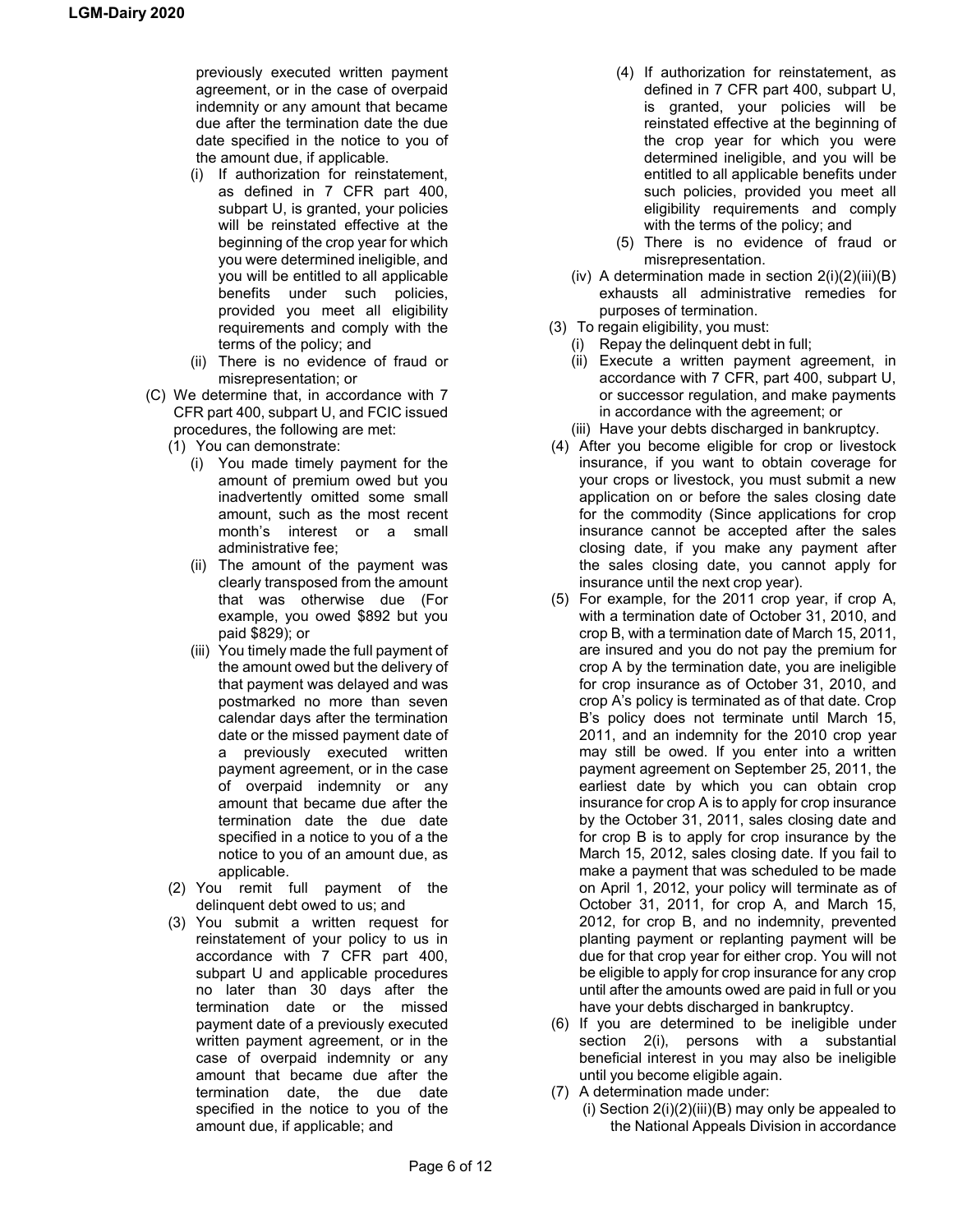with 7 CFR part 11; and

- (ii) Section  $2(i)(2)(iii)(C)$  may only be appealed in accordance with section 20.
- (j)In cases where there has been a death, disappearance, judicially declared incompetence, or dissolution of any insured person:
	- (1) If any married individual insured dies, disappears, or is judicially declared incompetent, the named insured on the policy will automatically convert to the name of the spouse if:
		- (i) The spouse was included on the policy as having a substantial beneficial interest in the named insured; and
		- (ii) The spouse has a share of the commodity/crop.
	- (2) The provisions in section  $2(i)(3)$  will be applicable if:
		- (i) Any partner, member, shareholder, etc., of an insured entity dies, disappears, or is judicially declared incompetent, and such event automatically dissolves the entity; or
		- (ii) An individual, whose estate is left to a beneficiary other than a spouse or left to the spouse and the criteria in section 2(j)(1) are not met, dies, disappears, or is judicially declared incompetent.
	- (3) If section  $2(j)(2)$  applies and the death, disappearance, or judicially declared incompetence occurred:
		- (i) More than 30 days before the cancellation date, the policy is automatically canceled as of the cancellation date and a new application must be submitted; or
		- (ii) Thirty days or less before the cancellation date, or after the cancellation date, the policy will continue in effect through the crop year immediately following the cancellation date and be automatically canceled as of the cancellation date immediately following the end of the insurance period for the crop year, unless canceled by the cancellation date prior to the start of the insurance period:
			- (A) A new application for insurance must be submitted prior to the sales closing date for coverage for the subsequent crop year; and
			- (B) Any indemnity, will be paid to the person or persons determined to be beneficially entitled to the payment and such person or persons must comply with all policy provisions and pay the premium.
	- (4) If any insured entity is dissolved for reasons other than death, disappearance, or judicially declared incompetence:
		- (i) Before the cancellation date, the policy is automatically canceled as of the cancellation date and a new application must be submitted; or
		- (ii) On or after the cancellation date, the policy will continue in effect through the crop year immediately following the cancellation date and be automatically canceled as of the

cancellation date immediately following the end of the insurance period for the crop year, unless canceled by the cancellation date prior to the start of the insurance period:

- (A) A new application for insurance must be submitted prior to the sales closing date for coverage for the subsequent crop year; and
- (B) Any indemnity will be paid to the person or persons determined to be beneficially entitled to the payment and such person or persons must comply with all policy provisions and pay the premium.
- (5) If section  $2(j)(2)$  or (4) applies, a remaining member of the insured person or the beneficiary is required to report to us the death, disappearance, judicial incompetence, or other event that causes dissolution not later than the next cancellation date, except if section  $2(i)(3)(ii)$  applies, notice must be provided by the cancellation date for the next crop year. If notice is not provided timely, the provisions of section 2(j)(2) or (4) will apply retroactive to the date such notice should have been provided and any payments made after the date the policy should have been canceled must be returned.
- (k) We may cancel your policy if no premium is earned for 3 consecutive years.
- (l) The cancellation date is June 30 for all insurance periods.
- (m) When obtaining additional coverage, you must provide information regarding crop insurance coverage on any crop previously obtained at any other local FSA office or from an approved insurance provider, including the date such insurance was obtained and the amount of the administrative fee.
- (n) Any person may sign any document relative to crop insurance coverage on behalf of any other person covered by such a policy, provided that the person has a properly executed power of attorney or such other legally sufficient document authorizing such person to sign. You are still responsible for the accuracy of all information provided on your behalf and may be subject to the consequences in section 12, and any other applicable consequences, if any information has been misreported.

# **3. Insurance Coverages**

- (a) Your gross margin guarantee, deductible, and maximum premium for the insurance period are as shown on your summary of insurance.
- (b) You must select a deductible by the sales closing date.
- (c) You may only select one deductible that is applicable for all target marketings.
- (d) Target marketings must be submitted on our form by the sales closing date for each insurance period in which you desire coverage. If target marketings are not submitted by the sales closing date, your target marketings for the insurance period will be zero.
- (e) Target marketings for any month of an insurance period cannot be greater than the approved target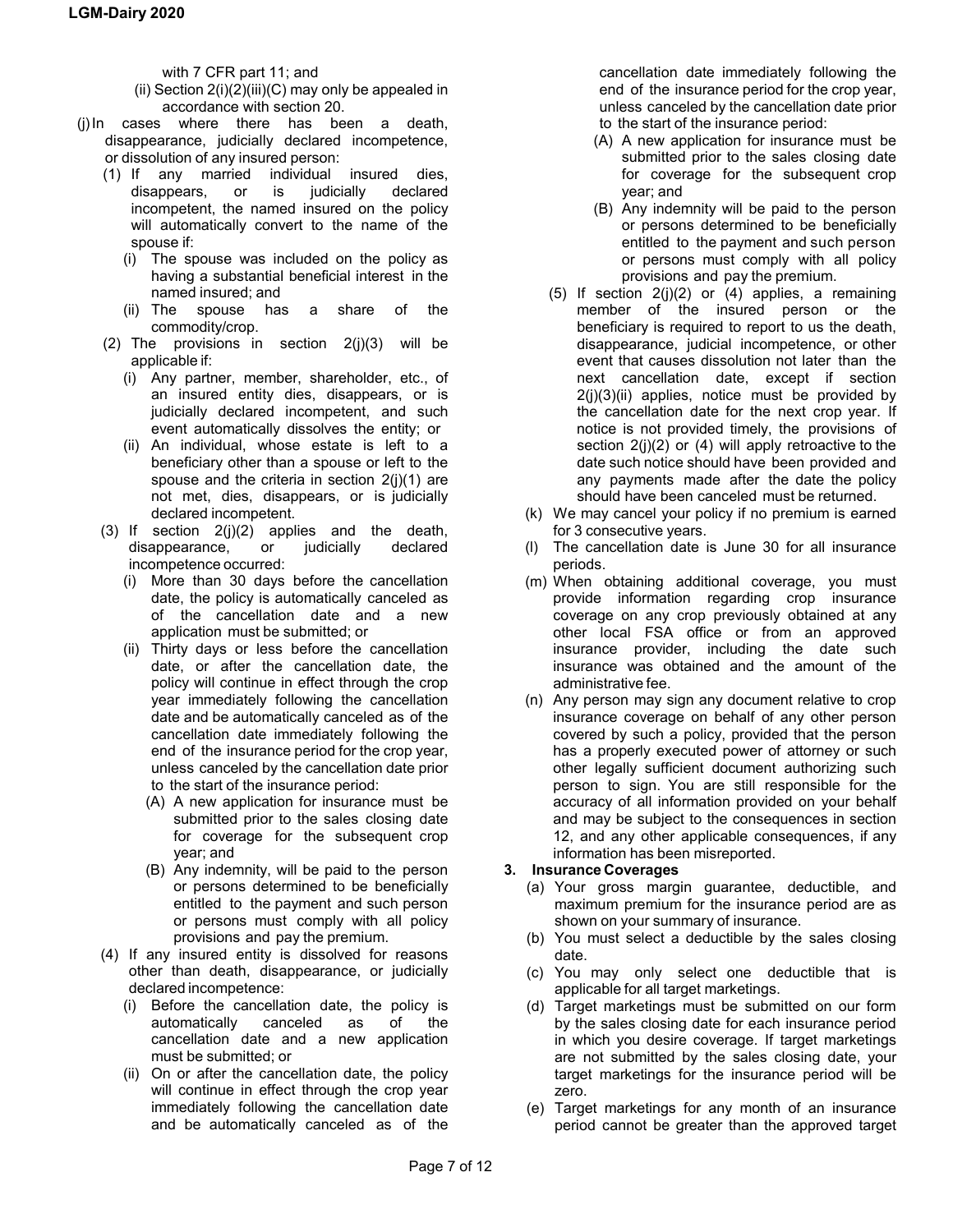marketings for that insurance period. Your target marketings are due at the time of application in the initial insurance period and your target marketings report is due by the sales closing date in subsequent insurance periods.

- (f) No indemnity will be owed, but you will still be responsible for any premiums owed, if we find that your marketing report:
	- (1) Is not supported by written verifiable records in accordance with the definition of marketing report; or
	- (2) Fails to accurately report actual marketings or other material information.
- (g) Coverage can be purchased from the time during the sales period or as otherwise specified in the Special Provisions. Coverage is not available for purchase if expected milk and feed prices are not available on the RMA website.
- (h) Sales of LGM may be suspended for the next sales period if unforeseen and extraordinary events occur that interfere with the effective functioning of the corn, soybean meal, or milk commodity markets. Evidence of such events may include, but is not limited to, consecutive limit down moves in the milk futures markets or limit up moves in the corn and soybean meal contracts.

# **4. Causes of Loss Covered**

This policy provides insurance only for the difference between the actual gross margin and the gross margin guarantee due to natural occurrences. This policy does not insure against the death or other loss or destruction of your dairy cattle, or against any unexpected decline in milk production, or in other loss or damage of any kind whatsoever.

# **5. Premium**

- (a) The premium (gross premium less premium subsidy paid on your behalf by FCIC) is earned and payable at the time coverage begins.
- (b) You are only eligible for premium subsidy if you target market in two (2) or more months of an insurance period.
- (c) Payment of premium with a check that has been returned for insufficient funds will result in your target marketings being reduced to zero for each month of the insurance period and you will have no coverage for milk under this policy.
- (d) The premium amount is shown on your summary of insurance.
- (e) Premium owed by you will be offset from an indemnity due you. The date of payment for the purpose of determining whether you have a delinquent debt will be the date that you submit the claim for indemnity.
- (f) If you qualify as a beginning farmer or rancher; or Veteran Farmer or rancher, your premium subsidy will be 10 percentage points greater than the premium subsidy that you would otherwise receive, unless otherwise specified in the Special Provisions.
- (g) You will be ineligible for any premium subsidy paid on your behalf by FCIC for any policy issued by us if:
	- (1) USDA determines you have committed a violation of the highly erodible land conservation or wetland conservation provisions of 7 CFR part 12 as

amended by the Agricultural Act of 2014; or

- (2) You have not filed form AD-1026 with FSA for the reinsurance year by the premium billing date.
	- (i) Notwithstanding section  $5(g)(2)$ , you may be eligible for premium subsidy without having a timely filed form AD-1026:
	- (A) For the initial reinsurance year if you certify by the premium billing date for your policy that you meet the qualifications as outlined in FCIC approved procedures for producers who are new to farming, new to crop insurance, a new entity, or have not previously been required to file form AD-1026; or
	- (B) If FSA approves relief for failure to timely file due to circumstances beyond your control or failure to timely provide adequate information to complete form AD-1026 in accordance with the provisions contained in 7 CFR part 12.
	- (ii) To be eligible for premium subsidy paid on your behalf by FCIC, it is your responsibility to assure you meet all the requirements for:
		- (A) Compliance with the conservation provisions specified in section 5(g)(1) of this section; and
		- (B) Filing form AD-1026, or successor form, to be properly identified as in compliance with the conservation provisions specified in section  $5(g)(1)$  of this section.

# **6. Insurance Period**

- (a) Coverage begins on your milk on the first day of the second calendar month following the month of the sales closing date, unless otherwise specified in the Special Provisions. For example for the contract with a sales closing date in January, coverage will begin on March 1.
- (b) Coverage ends at the earliest of:
	- (1) The last month of the insurance period in which you have target marketings.
	- (2) As otherwise specified in the policy.
	- (3) If the end date is on a Saturday, Sunday, or federal holiday or, if for any reason the relevant report is not available to us for that day or any other day of the ending period, then the actual ending value will be based on the most recent reports made prior to that date.

# **7. DeterminingIndemnities**

- (a) In the case of a payable loss on insured milk, we will send you a notice of probable loss approximately ten days after all actual gross margins applicable for the insurance period are released by RMA. You must submit a marketing report, within 15 days of your receipt of the notice of probable loss.
- (b) In the event of loss covered by this policy, we will settle your claim by subtracting the actual total gross margin from the gross margin guarantee. If the result is greater than zero, an indemnity will be paid. Under no circumstances will the indemnity be greater than your total target marketings multiplied by the three-day average CME Group Class III milk futures price established at the beginning of the insurance period.
- (c) In the event that the total of actual marketings are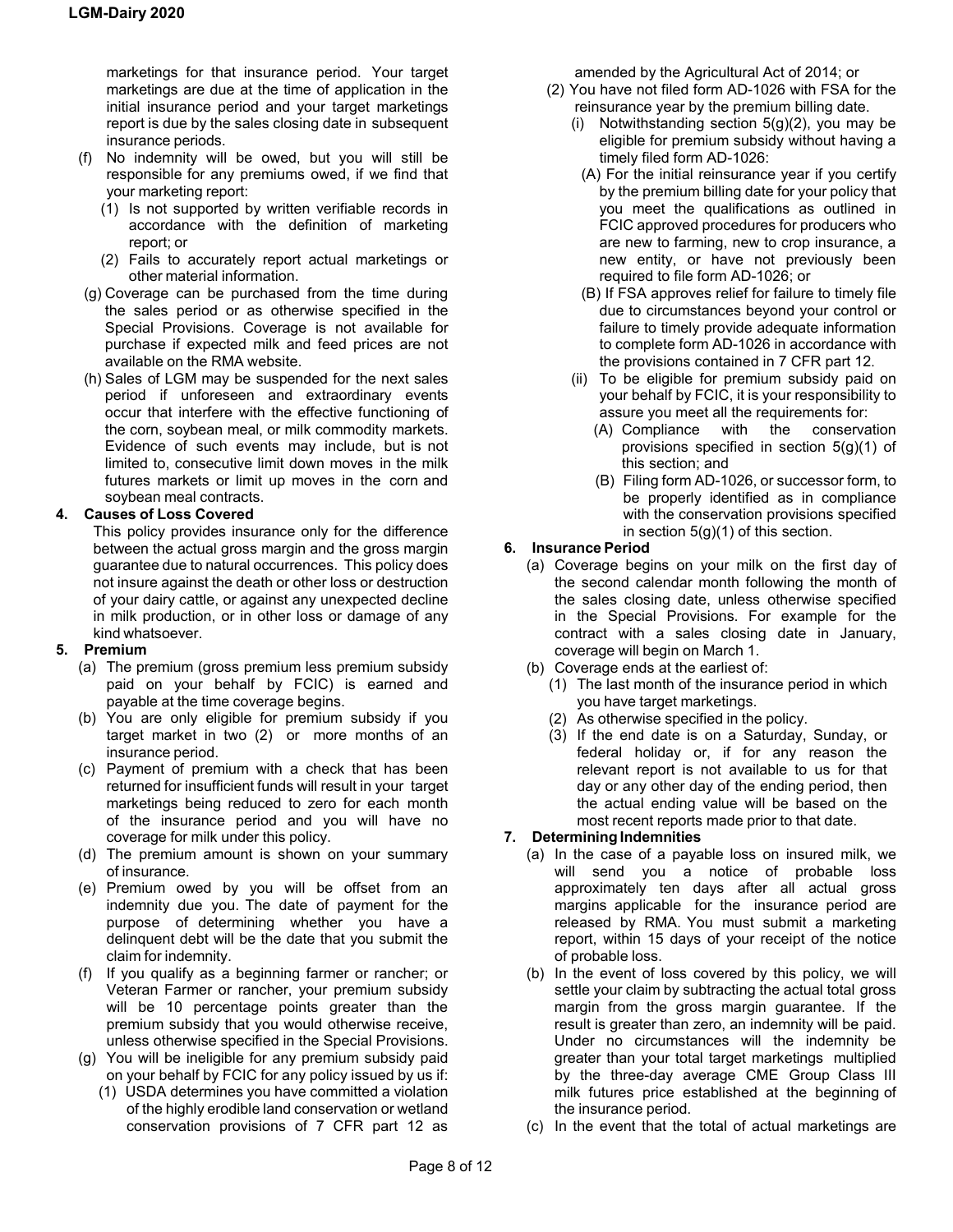less than 75 percent of the total of targeted marketings for the insurance period, indemnities will be reduced by the percentage by which the total of actual marketings for the insurance period fell below the total of target marketings for the period.

# **8. Conformity to Food Security Act**

Although your violation of a number of federal statutes, including the Act, may cause cancellation or termination of the policy or may cause the policy to become void, you should be specifically aware that your policy will be canceled if you are determined to be ineligible to receive benefits under the Act due to violation of the controlled substance provisions (title XVII) of the Food Security Act of 1985 (Pub. L. 99-198) and the regulations promulgated under the Act by USDA. . Your policy will be canceled if you are determined, by the appropriate agency, to be in violation of these provisions. We will recover any and all monies paid to you or received by you during your period of ineligibility, and your premium will be refunded, less a reasonable amount for expenses and handling not to exceed 20 percent of the total premium.

# **9. Amounts Due Us**

- (a) Interest will start to accrue on the premium billing date if the check for premium is returned for insufficient funds at the rate of 1.25 percent simple interest per calendar month, on any unpaid amount due us.
- (b) For the purpose of any other amounts due us, such as repayment of indemnities found not to have been earned, interest will start to accrue on the date that notice is issued to you for the collection of the unearned amount. Amounts found due under this paragraph will not be charged interest if payment is made within 30 days of issuance of the notice by us. The amount will be considered delinquent if not paid within 30 days of the date the notice is issued by us.
- (c) All amounts paid will be applied first to expenses of collection, if any, second, to the reduction of accrued interest, and then to the reduction of the principal balance.
- (d) If we determine that it is necessary to contract with a collection agency or to employ an attorney to assist in collection, you agree to pay all the expenses of collection.
- (e) Amounts owed to us by you may be collected in part through administrative offset from payments you receive from United States government agencies in accordance with 31 U.S.C. chapter 37.

# **10. Legal Action Against Us**

- (a) You may not bring legal action against us unless you have complied with all of the policy provisions.
- (b) If you do take legal action against us, you must do so within 12 months after denial of your claim. Suit must be brought in accordance with the provisions of 7 U.S.C. 1508(j).
- (c) Under no circumstances will we be liable for the payment of damages (compensatory, punitive, or other), attorneys' fees, or other charges in connection with any claim for indemnity, whether we approve or disapprove such claim.

### **11. Payment and Interest Limitations**

We will pay simple interest computed on the net indemnity ultimately found to be due by us or by a final judgment of a court of competent jurisdiction, from and including the 61st day after the date you sign, date, and submit to us the properly completed marketing report. Interest will be paid only if the reason for our failure to timely pay is **NOT** due to your failure to provide information or other material necessary for the computation or payment of the indemnity. The interest rate will be that established by the Secretary of the Treasury under section 12 of the Contract Disputes Act of 1978 (41 U.S.C. 611) and published in the Federal Register semiannually on or about January 1 and July 1 of each year,and may vary with each publication.

#### **12. Concealment, Misrepresentation or Fraud**

- (a) If you have falsely or fraudulently concealed the fact that you are ineligible to receive benefits under the Act or if you or anyone assisting you has concealed or misrepresented any material fact relating to this Policy:
	- (1) This policy will be void; and
	- (2) You may be subject to remedial sanctions in accordance with 7 CFR part 400, subpart R.
- (b) Voidance of this policy will result in you having to reimburse all indemnities paid for the insurance period.
- (c) Voidance will be effective on the first day of the insurance period for the crop year in which the act occurred and will not affect the policy for subsequent insurance periods unless a violation of this section also occurred in such insurance periods.
- (d) Even though this policy is void, you will still be required to pay the administrative and operating expenses contained on your premium statement to offset costs incurred by us in the service of this policy.
- (e) If you are convicted of a felony for knowingly defrauding the government in connection with this policy, you will be permanently debarred from participation of any program administered by the U.S. Department of Agriculture. The Secretary may reduce the period of debarment to not less than 10 years.

#### **13. Transfer of Coverage and Right to Indemnity**

- If you transfer any of your milk during the insurance period, you may transfer your coverage rights, if the transferee is eligible for crop or livestock insurance.
- (a) We will not be liable for any more than the liability determined in accordance with your policy that existed before the transfer occurred.
- (b) The transfer of coverage rights must be on our form and will not be effective until approved by us in writing.
- (c) Both you and the transferee are jointly and severally liable for the payment of the premium.
- (d) The transferee has all rights and responsibilities under this policy consistent with the transferee's interest.
- (e) If the transferee is not eligible for livestock insurance for any reason, and the transfer occurs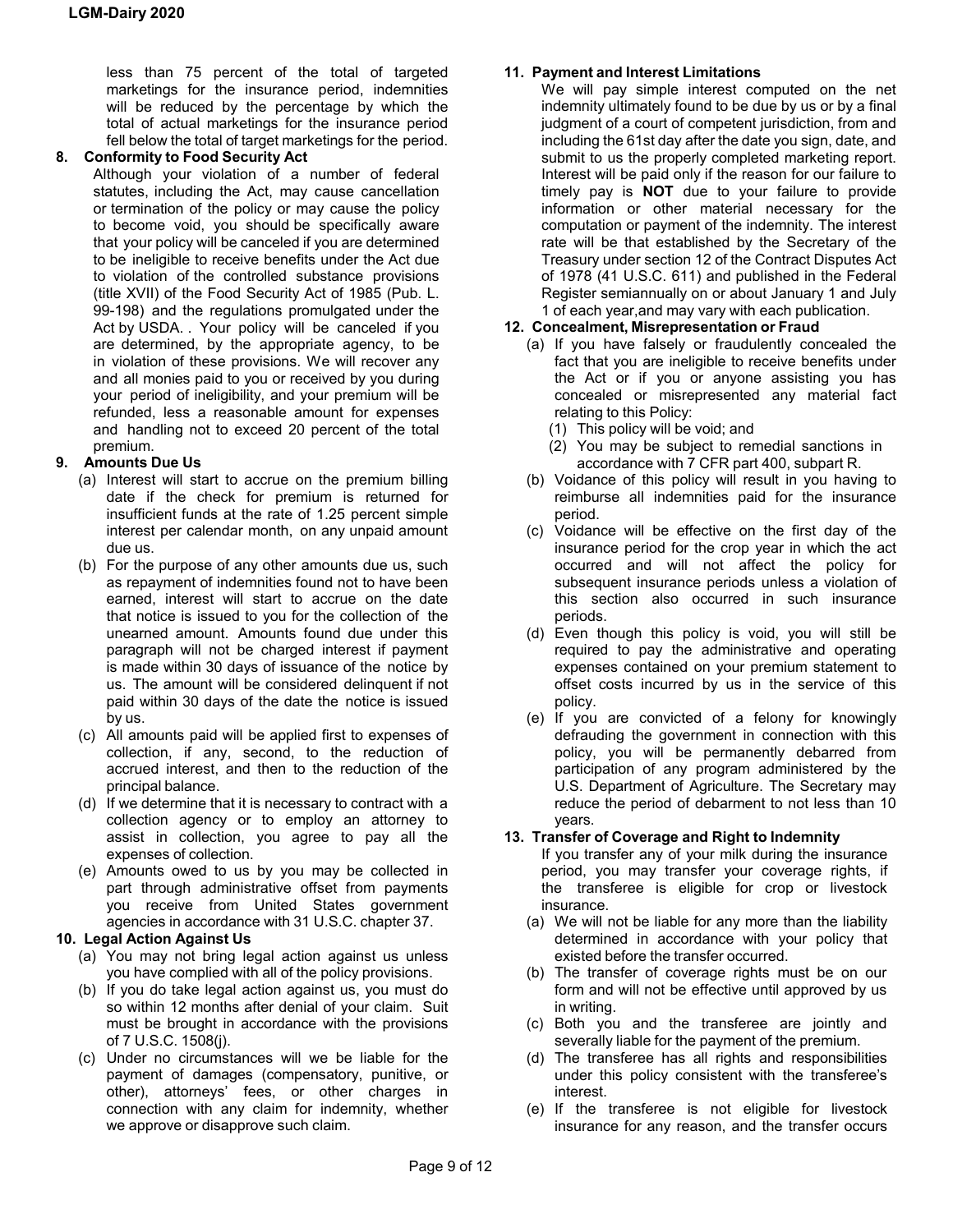before the final 30 days of the insurance period, then the transferred portion of the coverage will be terminated and no premium for that portion will be refunded.

# **14. Assignment of Indemnity**

- (a) You may assign your right to an indemnity for the crop year only to creditors or other persons to whom you have a financial debt or other pecuniary obligation. You may be required to provide proof of the debt or other pecuniary obligation before we will accept the assignment of indemnity.
- (b) All assignments must be on our form and must be provided to us. Each assignment form may contain more than one creditor or other person to whom you have a financial debt or other pecuniary obligation.
- (c) Unless you have provided us with a properly executed assignment of indemnity, we will not make any payment to a lienholder or other person to whom you have a financial debt or other pecuniary obligation even if you may have a lien or other assignment recorded elsewhere. Under no circumstances will we be liable:
	- (1) To any lienholder or other person to whom you have a financial debt or other pecuniary obligation where you have failed to include such lienholder or person on a properly executed assignment of indemnity provided to us; or
	- (2) To pay to all lienholders or other persons to whom you have a financial debt or other pecuniary obligation any amount greater than the total amount of indemnity owed under the policy.
- (d) If we have received the properly executed assignment of indemnity form:
	- (1) Only one payment will be issued jointly in the names of all assignees and you; and
	- (2) Any assignee will have the right to submit all loss notices and forms as required by the policy.
- (e) If you have suffered a loss from an insurable cause and fail to file a claim for indemnity within the period specified in section 7(a), the assignee may submit the claim for indemnity not later than 15 days after the period for filing a claim has expired. We will honor the terms of the assignment only if we can accurately determine the amount of the claim. However, no action will lie against us for failure to do so.

# **15. Descriptive Headings**

The descriptive headings of the various policy provisions are formulated for convenience only and are not intended to affect the construction or meaning of any of the policy provisions.

# **16. Notices**

(a) All notices required to be given by you must be in writing and received by the insurance agent identified in your application within the designated time unless otherwise provided by the notice requirement. Notices required to be given immediately may be by telephone or in person and confirmed in writing. Time of the notice will be determined by the time of our receipt of the written notice. If the date by which you are required to submit a report or notice falls on Saturday, Sunday,

or a federal holiday, or if your agent's office is, for any reason, not open for business on the date you are required to submit such notice or report, such notice or report must be submitted on the next business day.

- (b) All policy provisions, notices and communications required to be sent by us to you will be:
	- (1) Provided by electronic means, unless:
		- (i) We do not have the ability to transmit such information to you by electronic means; or
		- (ii) You elect to receive a paper copy of such information;
	- (2) Sent to the location specified in your records with your crop insurance agent; and
	- (3) Will be conclusively presumed to have been received by you.

# **17. Applicability of State and Local Statutes**

If the provisions of this policy conflict with statutes of the state or locality in which this policy is issued, the policy provisions will prevail. State and local laws and regulations in conflict with federal statutes or regulations do not apply to this policy.

# **18. Other Insurance**

You must not obtain any other livestock insurance issued under the authority of the Act on the insured milk. If we determine that more than one policy on the milk is intentional, you may be subject to the sanctions authorized under this policy, the Act, or any other applicable statute. If we determine that the violation was not intentional, the policy with the earliest date of application will be in force and all other policies will be void. Nothing in this paragraph prevents you from obtaining other insurance not issued under the Act.

#### **19. Access to Insured Milk and Records, and Record Retention**

- (a) We, and any employee of USDA, reserve the right to examine the dairy herd of the insured producer, and all records relating to sale of the milk as often as we reasonably require during the record retention period.
- (b) For three years after the end of the insurance period, you must retain, and provide upon our request, or the request of any USDA employee, complete records of the purchase, feeding (used to determine capacity only), shipment, sale, or other disposition of all the insured milk. This requirement also applies to the records to establish the basis for the marketing report for each insurance period. You must also provide upon our request, or the request of any USDA employee, separate records showing the same information from any milk not insured. We may extend the record retention period beyond three years by notifying you of such extension in writing. Your failure to keep and maintain such records will result in no indemnity being due and since the denial of indemnity is based on a breach of the policy for the insurance period, you will still be required to pay all premiums owed.
- (c) Any person designated by us, and any employee of USDA, will, at any time during the record retention period, have access: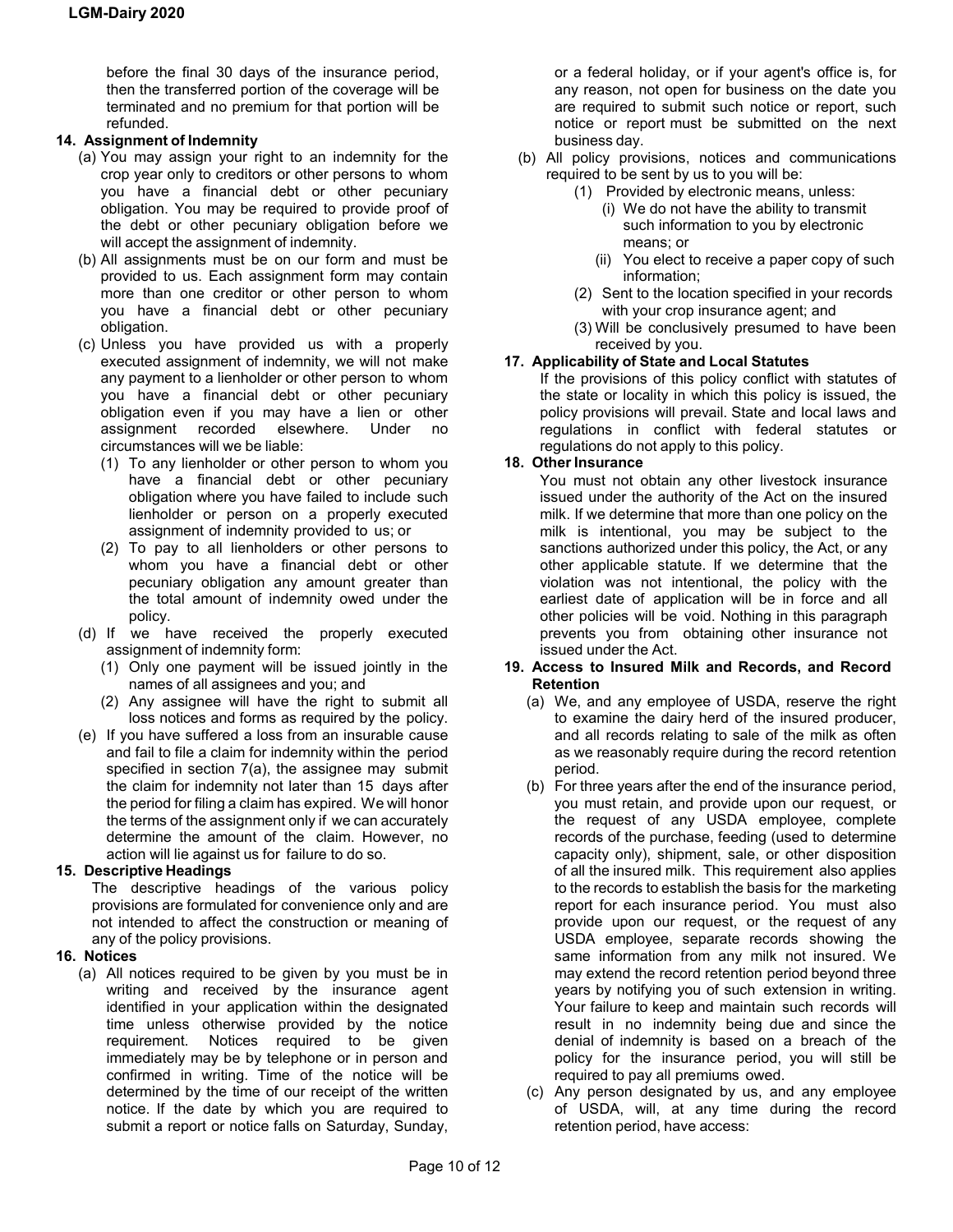- (1) To any records relating to this insurance at any location where such records may be found or maintained; and
- (2) To the farm.
- (d) By applying for insurance under the authority of the Act or by continuing insurance for which you previously applied, you authorize us, or any person acting for us, to obtain records relating to the insured milk from any person who may have custody of those records including, but not limited to, packers, banks, shippers, sale barns, terminals, cooperatives, associations, and accountants. You must assist us in obtaining all records that we request from third parties.

#### **20. Arbitration**

- (a) If you and we fail to agree on any determination made by us, the disagreement may be resolved through mediation in accordance with section 20(f). If resolution cannot be reached through mediation, or you and we do not agree to mediation, the disagreement must be resolved through arbitration in accordance with the rules of the American Arbitration Association (AAA), except as provided in sections 20(c) and (e), and unless rules are established by FCIC for this purpose. Any mediator or arbitrator with a familial, financial or other business relationship to you or us, or our agent or loss adjuster, is disqualified from hearing the dispute.
	- (1) All disputes involving determinations made by us are subject to mediation or arbitration. However, if the dispute in any way involves a policy or procedure interpretation, regarding whether a specific policy provision or procedure is applicable to the situation, how it is applicable, or the meaning of any policy provision or procedure, either you or we must obtain an interpretation from FCIC in accordance with 7 CFR part 400, subpart X or such other procedures as established by FCIC.
		- (i) Any interpretation by FCIC will be binding in any mediation or arbitration.
		- (ii) Failure to obtain any required interpretation from FCIC will result in the nullification of any agreement or award.
		- (iii) An interpretation by FCIC of a procedure may be appealed to the National Appeals Division in accordance with 7 CFR part 11.
	- (2) Unless the dispute is resolved through mediation, the arbitrator must provide to you and us a written statement describing the issues in dispute, the factual findings, the determinations and the amount and basis for any award and breakdown by claim for any award. The statement must also include any amounts awarded for interest. Failure of the arbitrator to provide such written statement will result in the nullification of all determinations of the arbitrator. All agreements reached through settlement, including those resulting from mediation, must be in writing and contain at a minimum a statement of the issues in dispute and the amount of the settlement.
- (b) Regardless of whether mediation is elected:
	- (1) The initiation of arbitration proceedings must occur within one year of the date we denied your claim or rendered the determination with which you disagree, whichever is later;
	- (2) If you fail to initiate arbitration in accordance with section 20(b)(1) and complete the process, you will not be able to resolve the dispute through judicial review;
	- (3) If arbitration has been initiated in accordance with section 20(b)(1) and completed, and judicial review is sought, suit must be filed not later than one year after the date the arbitration decision was rendered; and
	- (4) In any suit, if the dispute in any way involves a policy or procedure interpretation, regarding whether a specific policy provision or procedure is applicable to the situation, how it is applicable, or the meaning of any policy provision or procedure, an interpretation must be obtained from FCIC in accordance with 7 CFR part 400, subpart X or such other procedures as established by FCIC. Such interpretation will be binding.
- (c) Any decision rendered in arbitration is binding on you and us unless judicial review is sought in accordance with section 20(b)(3). Notwithstanding any provision in the rules of the AAA, you and we have the right to judicial review of any decision rendered in arbitration.
- (d) If you disagree with any determination made by FCIC or any claim where FCIC is directly involved in the claims process or directs us in the resolution of the claim, you may obtain an administrative review in accordance with 7 CFR part 400, subpart J (administrative review) or appeal in accordance with 7 CFR part 11 (appeal).
	- (1) If you elect to bring suit after completion of any appeal, such suit must be filed against FCIC not later than one year after the date of the decision rendered in such appeal.
	- (2) Such suit must be brought in the United States district court for the district in which the insured acreage is located.
	- (3) Under no circumstances can you recover any attorney fees or other expenses, or any punitive, compensatory or any other damages from FCIC.
- (e) In any mediation, arbitration, appeal, administrative review, reconsideration or judicial process, the terms of this policy, the Act, and the regulations published at 7 CFR chapter IV, including the provisions of 7 CFR part 400, subpart P, are binding. Conflicts between this policy and any state or local laws will be resolved in accordance with section 17. If there are conflicts between any rules of the AAA and the provisions of your policy, the provisions of your policy will control.
- (f) To resolve any dispute through mediation, you and we must both:
	- (1) Agree to mediate the dispute;
	- (2) Agree on a mediator; and